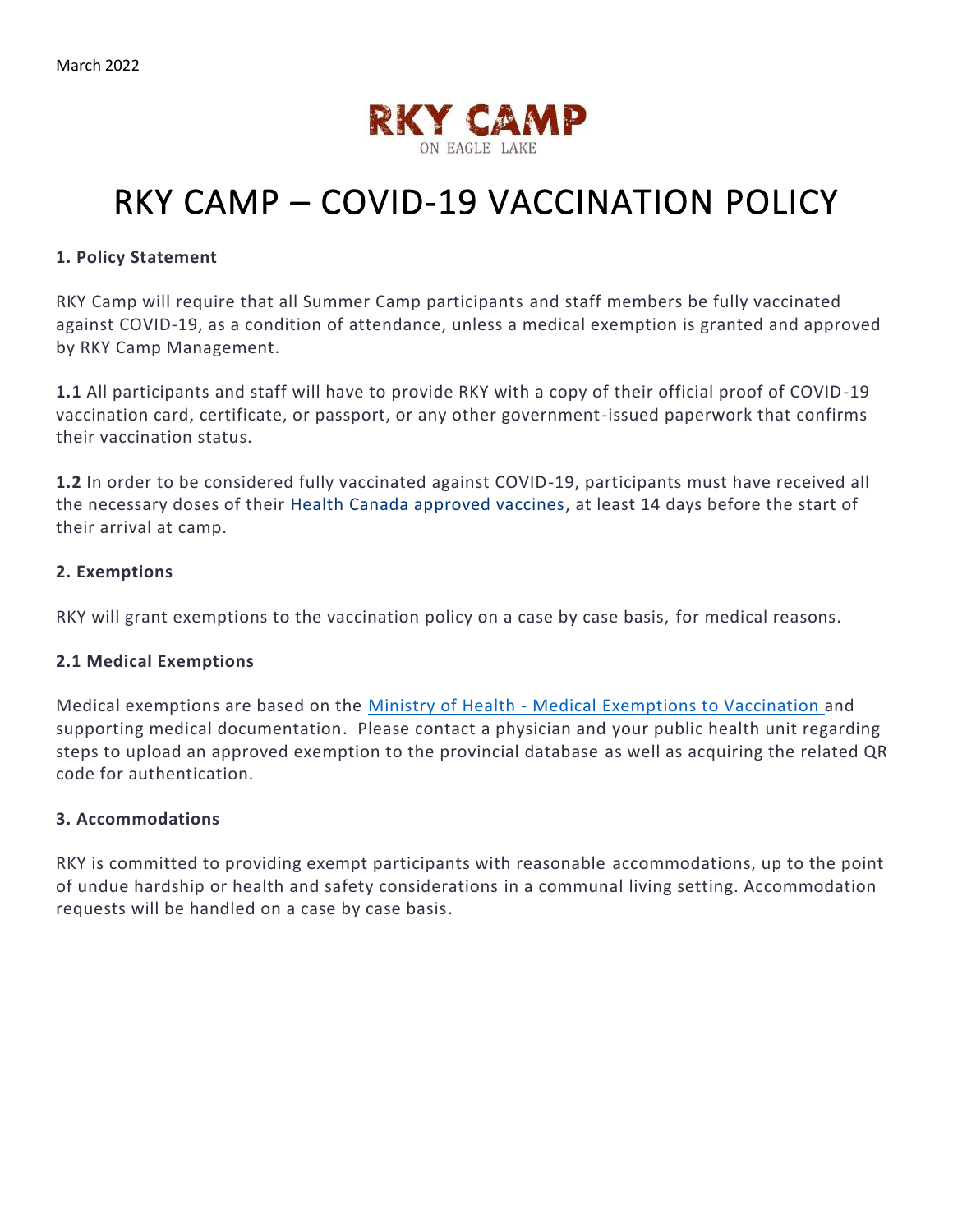March 2022

# **3.1 Participants (Summer Camp)**

**3.1.1** Unvaccinated participants with a medical exemption will need to provide a negative PCR test to participate in any RKY program (result within 72 hours of arrival). This expense is incurred by the participant (parent or guardian). Participants are to isolate to their household for 72 hours prior to arriving at RKY Camp.

**3.1.2** If a participant has already obtained a medical exemption, they must share all relevant documentation with RKY.

**3.1.3** Unvaccinated participants will need to adhere to all of RKY 's COVID-19 protocols.

# **4. Confidentiality**

All information relating to a participant's medical exemption will remain confidential and stored in their private file for the purpose of ensuring the safety of RKY 's staff, participants and public health in the event of a COVID-19 outbreak.

# EMPLOYEES AND VOLUNTEERS

# **1. Policy Statement**

RKY Camp will require that every staff be vaccinated against COVID-19, as a condition of employment, unless a medical exemption is granted and approved by RKY.

**1.1** All staff will provide RKY with a copy of their official proof of COVID-19 vaccination card, certificate, or passport, or any other government-issued paperwork that confirms their vaccination status by the beginning of their contract.

**1.2** In order to be considered fully vaccinated against COVID-19, new staff must have received all the necessary doses of their [Health Canada approved vaccines,](https://www.canada.ca/en/health-canada/services/drugs-health-products/covid19-industry/drugs-vaccines-treatments/vaccines.html) at least 14 days before the start of their contract.

# **2. Exemptions**

RKY will grant exemptions to the vaccination policy, on a case by case basis.

# **2.1 Medical Exemptions**

Medical exemptions are based on the Ministry of Health - [Medical Exemptions to Vaccination a](https://health.gov.on.ca/en/pro/programs/publichealth/coronavirus/docs/vaccine/medical_exemptions_to_vaccination.pdf)nd supporting medical documentation. Please contact a physician and your public health unit regarding steps to upload an approved exemption to the provincial database as well as acquiring the related QR code for authentication.